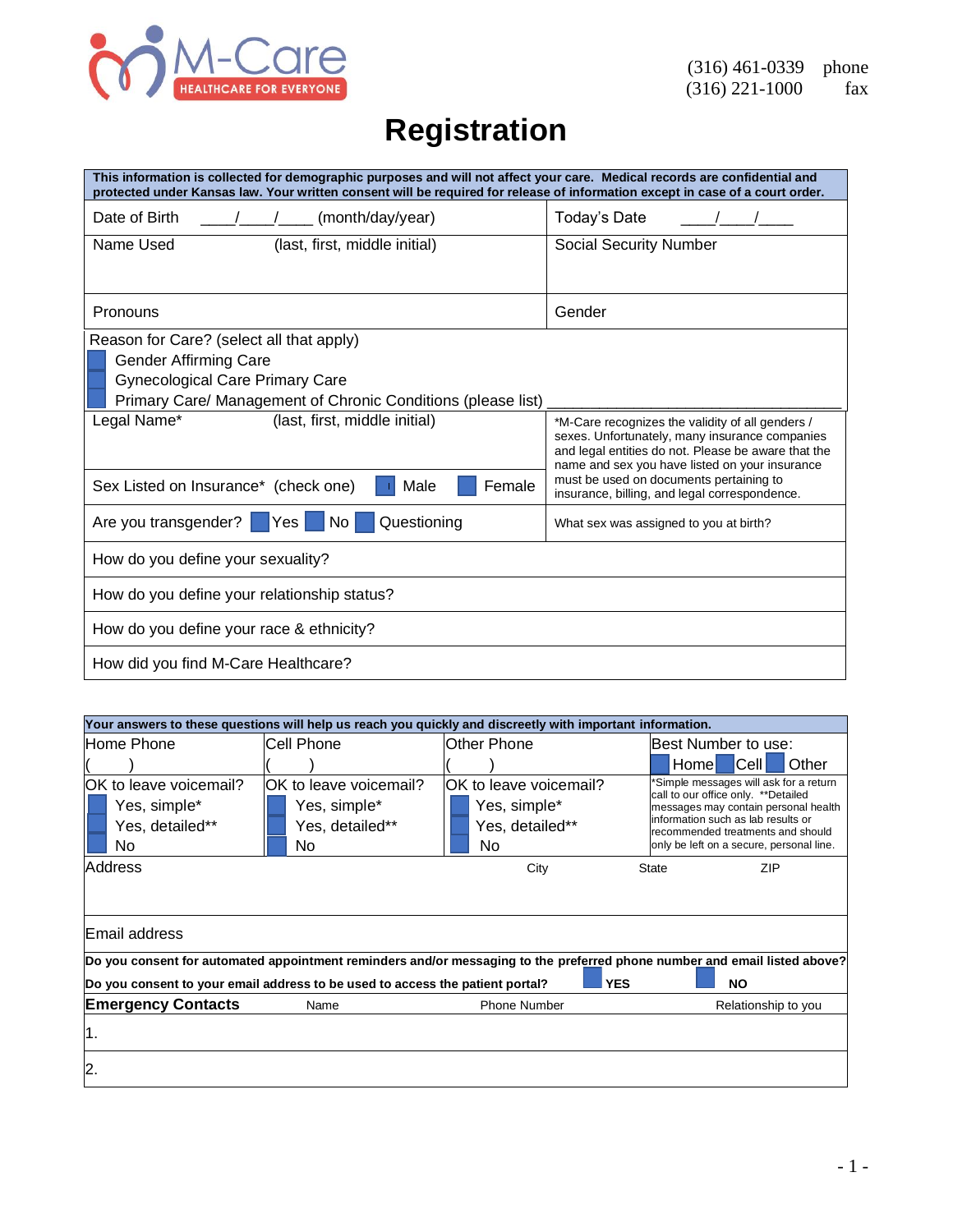

## **Health History**

Name \_\_\_\_\_\_\_\_\_\_\_\_\_\_\_\_\_\_\_\_\_\_\_\_\_\_\_\_\_\_\_\_\_\_\_\_\_\_\_\_\_\_\_\_\_\_\_ DOB \_\_\_\_\_\_\_\_\_\_\_\_\_\_\_\_\_\_\_\_\_\_\_\_\_\_\_\_\_\_\_

| <b>Medical History</b>            |                                     |                                           |                                                                 |
|-----------------------------------|-------------------------------------|-------------------------------------------|-----------------------------------------------------------------|
|                                   |                                     |                                           |                                                                 |
| Acid Reflux (GERD)                | Crohn's or Colitis                  | Hepatitis (type: _A _B _C)                | Osteopenia/Osteoporosis                                         |
| <b>ADHD</b>                       | Chronic Pain<br><b>COPD</b>         | <b>High Cholesterol</b><br><b>HIV</b>     | <b>PTSD</b><br><b>Rheumatoid Disease</b>                        |
| Allergies                         |                                     |                                           | Schizophrenia                                                   |
| Anemia                            | Depression<br>Deficiency of Vitamin | Hypertension                              |                                                                 |
| Anxiety                           |                                     | Hyperthyroid                              | Self Harm                                                       |
| Arthritis                         | Diabetes Type 1 or Type 2           | Hypothyroid                               | <b>Skin Problems</b>                                            |
| Asthma                            | Elevated Hemoglobin                 | <b>Impaired Senses</b>                    | Sleep Apnea                                                     |
| Autism                            | Fibromyalgia                        | Insomnia                                  | Syphilis                                                        |
| <b>Bipolar Disorder</b>           | <b>Genital Herpes</b>               | Irritable Bowel Syndrome                  | Trichomonas                                                     |
| <b>BPD</b>                        | <b>Genital Warts</b>                | <b>Kidney Disease</b>                     | <b>Ulcers</b>                                                   |
| <b>Bladder Problems</b>           | Gonorhea                            | Leg Swelling                              | OTHER:                                                          |
| <b>Blood Clotting Problems</b>    | Gout                                | Migraines                                 |                                                                 |
| Cancer                            | <b>Heart Disease</b>                | <b>Multiple Sclerosis</b>                 |                                                                 |
| Chlamydia                         | <b>Heart Rhythm Problems</b>        | <b>OCD</b>                                |                                                                 |
|                                   |                                     |                                           |                                                                 |
| Social History                    |                                     |                                           |                                                                 |
| Alcohol Use                       | <b>Current or Daily Use</b>         | Former User                               | Social or Occasional Use                                        |
| Drug Use                          | <b>Current or Daily Use</b>         | Former User                               | Social or Occasional Use                                        |
| <b>Tobacco Use</b>                | <b>Current or Daily Use</b>         | Former User                               | Social or Occasional Use                                        |
|                                   |                                     |                                           |                                                                 |
| <b>Gynecological History</b>      | # of Pregnancies                    | # of Live Births                          | # of living children                                            |
| Abortion                          | Endometriosis                       | Infertility                               | Ovarian Cysts                                                   |
| <b>Abnormal PAP Smear</b>         | <b>Heavy Periods</b>                | <b>Irregular Periods</b>                  | <b>Pelvic Inflammatory Disease</b>                              |
| Chronic Pelvic Pain               | High Risk HPV                       | Miscarriage                               | <b>PCOS</b>                                                     |
|                                   |                                     |                                           |                                                                 |
| <b>Surgical History</b>           |                                     |                                           | please note the year (or years) that the procedure was done     |
| Appendix Removal                  | <b>Cervical LEEP</b>                | <b>Kidney Surgery</b>                     | Tonsils/Adenoids Removed                                        |
| <b>Back Surgery</b>               | D&C                                 | Mastectomy<br>R.<br>L<br>B                | <b>Tubal Ligation</b>                                           |
| <b>Breast Augmentation</b>        | Gallbladder Removal                 | $\overline{R}$<br>B<br>Oophrectomy<br>L   | Tubes in Ears                                                   |
| <b>Breast Reduction</b>           | <b>Gastric Bypass or Sleeve</b>     | Rhinoplasty                               | Vasectomy                                                       |
| <b>Cesarean Section</b>           | Hernia Repain                       | <b>Sinus Surgery</b>                      | Wisdom Tooth Extraction                                         |
| Cervical Colposcopy               | Hysterectomy                        | <b>Thyroid Surgery</b>                    | OTHER:                                                          |
|                                   |                                     |                                           |                                                                 |
| <b>Gender Affirming Surgeries</b> |                                     |                                           |                                                                 |
| <b>Chest Masculinization</b>      | Metoidoplasty                       | Phalloplasty                              | Voice Surgery                                                   |
| <b>Facial Feminization</b>        | Orchiectomy                         | Vaginoplasty                              | Vulvoplasty                                                     |
|                                   |                                     |                                           |                                                                 |
|                                   |                                     |                                           |                                                                 |
| <b>Medications</b>                |                                     |                                           | please include all prescription and over the counter medication |
| Medication                        | Dose/Strength                       | $#$ of pills per dose                     | Times per dav                                                   |
|                                   |                                     |                                           |                                                                 |
|                                   |                                     |                                           |                                                                 |
|                                   |                                     |                                           |                                                                 |
|                                   |                                     |                                           |                                                                 |
|                                   |                                     |                                           |                                                                 |
|                                   |                                     |                                           |                                                                 |
|                                   |                                     |                                           |                                                                 |
|                                   |                                     |                                           |                                                                 |
| <b>Allergies</b>                  |                                     | please include all food or drug allergies |                                                                 |
| Allergy<br>Reaction               |                                     |                                           |                                                                 |
|                                   |                                     |                                           |                                                                 |
|                                   |                                     |                                           |                                                                 |
|                                   |                                     |                                           |                                                                 |
|                                   |                                     |                                           |                                                                 |
|                                   |                                     |                                           |                                                                 |
|                                   |                                     |                                           |                                                                 |
| <b>Preferred Pharmacy</b>         |                                     | please include name and address           |                                                                 |
|                                   |                                     |                                           |                                                                 |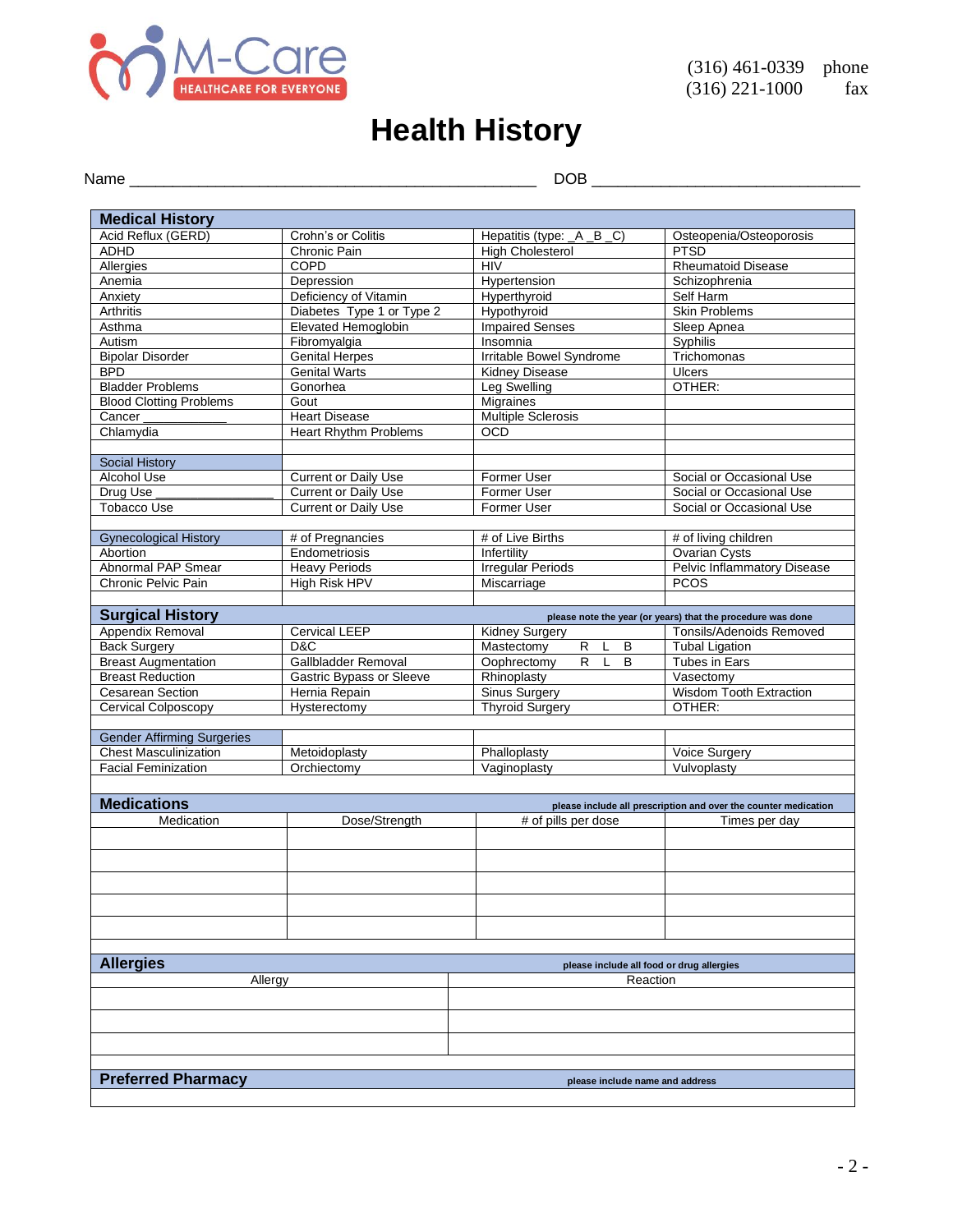

### **Insurance & Billing**

| Name _________                                                                           | DOB                      |                       |                                 |     |
|------------------------------------------------------------------------------------------|--------------------------|-----------------------|---------------------------------|-----|
| Please answer these questions even if you plan to pay cash today.                        |                          |                       |                                 |     |
| Insurance Company Name                                                                   |                          | Insurance Policy Name |                                 |     |
| ID/Policy #                                                                              | Group #                  |                       |                                 |     |
| Policy Effective Date                                                                    | Co-Payment               |                       | lCo-Insurance or Deductible     |     |
| Employer/School Name                                                                     | Address                  | City                  | <b>State</b>                    | Zip |
| If you are covered under someone else's insurance policy, please complete the following: |                          |                       |                                 |     |
| Primary Subscriber's Name                                                                | Primary Subscriber's SS# |                       | Relationship to You             |     |
| Primary Subscriber's Employer                                                            | Name                     | Address               | <b>Primary Subscriber Phone</b> |     |

**Authorization and Assignment of Insurance Benefits/Release of Medical Information:** I authorize and request my insurance company to pay benefits directly to M-Care Healthcare for services rendered. I authorize the release of any medical records and/or other information required by my insurance company or its designated review agents who provide insurance benefits on my behalf, including, if applicable, my employer, employer's workman's compensation insurance company, the Social Security Administration and/or the Centers for Medicare & Medicaid Services, needed to determine benefits, process insurance claims, and secure payments of benefits to either the insured or to M-Care Healthcare. Additionally, I will submit fully completed claim forms as requested by my insurer or M-Care Healthcare.

**Referrals and Authorizations:** If I have an insurance plan that requires any referrals, pre-certifications and/or authorizations, I understand that it is my responsibility to obtain approval from my insurer for medical services prior to services being rendered by notifying my PCP of my request and providing all required documentation. If any medical services are rendered without the proper insurance approval, I understand that this may cause reduced or rejected coverage for which I will be held responsible, and that any of these aforementioned actions do not guarantee that my insurer will pay for the claims. Any denial of claims is between the policy holder and my insurer. I understand medical services may not be rendered without the proper referral on file.

**Financial Agreement:** I agree that payment in full is due at the time of treatment. I understand that if my insurer refuses to cover any or all charges for services provided, that I am responsible for and agree to pay any all charges denied by my insurance company. Any questions or disputes concerning insurance coverage or payment of benefits are a matter between the policyholder and the insurer. Any assistance in these matters granted by M-Care Healthcare is given strictly as a courtesy and implies no responsibility on M-Care Healthcare's part for filing, follow through, or confirmation. I agree that if for any reason a check is returned on my account, I will be responsible for a \$25.00 returned check fee in addition to the original fee(s) for service(s). Should any balances arise due to insurance co-payments, co-insurance, deductibles, termination of coverage, not adding a dependent to insurance plan, non-payment at time of service, and/or any other reasons, I agree to pay all charges within 30 days of services rendered. I understand Fenway Health reserves the right to retain the services of an attorney and/or collection agency to assist with the collection of any outstanding balance and to notify credit bureaus of my delinquencies.

**Certification:** I certify the information I provided above is true and complete. I agree to inform M-Care Healthcare immediately of a change in insurance coverage, benefits, or personal information. I permit a copy of this authorization and signature to be used in place of this original on all insurance claim and submissions, whether manual, electronic, or telephonic. I understand and agree that the terms herein are reaffirmed each time services are rendered.

| Patient Signature: | Date                       |  |
|--------------------|----------------------------|--|
| <b>Print Name:</b> | Legal Name (if different): |  |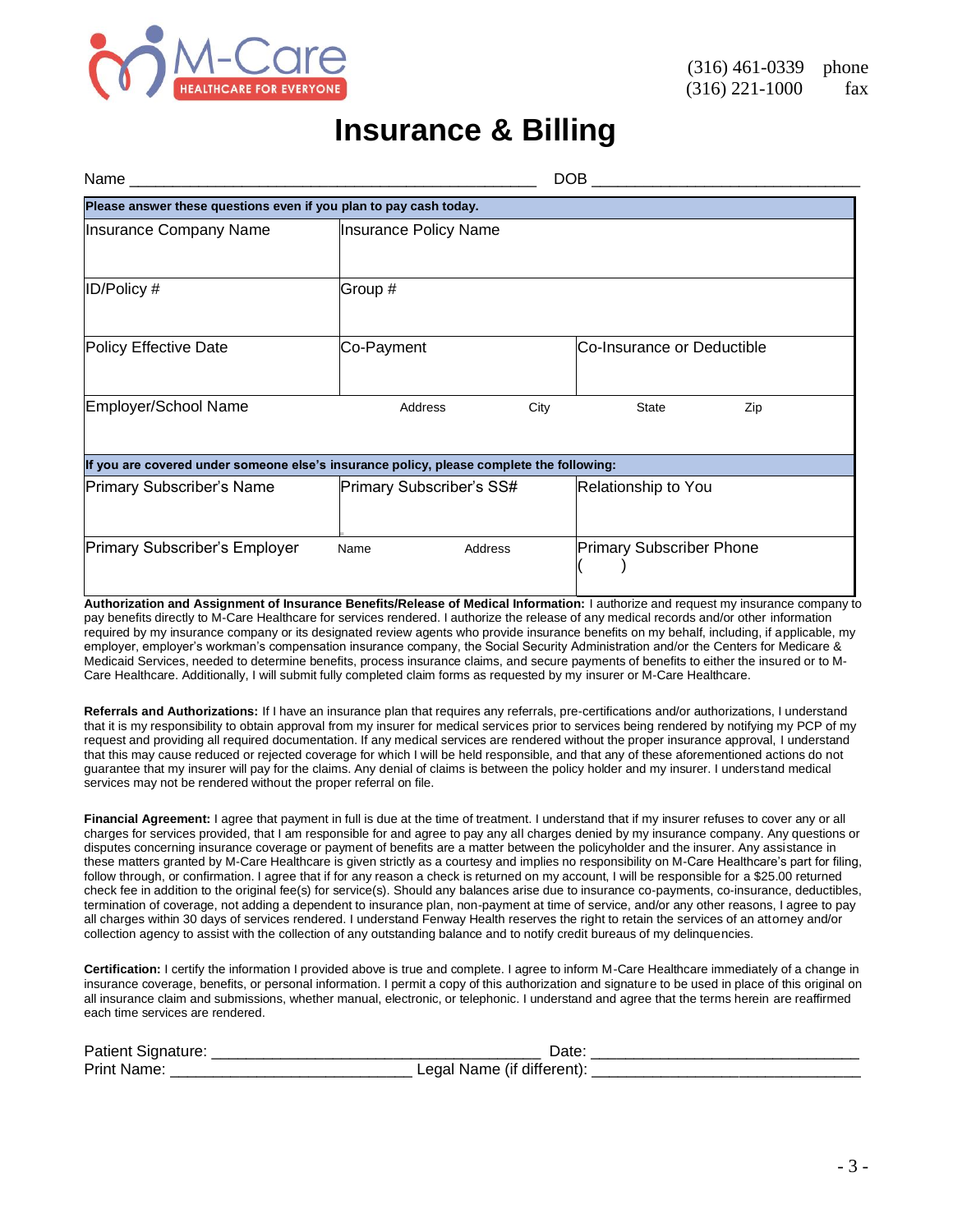

### **Consent to Treat**

Name \_\_\_\_\_\_\_\_\_\_\_\_\_\_\_\_\_\_\_\_\_\_\_\_\_\_\_\_\_\_\_\_\_\_\_\_\_\_\_\_\_\_\_\_\_\_\_ DOB \_\_\_\_\_\_\_\_\_\_\_\_\_\_\_\_\_\_\_\_\_\_\_\_\_\_\_\_\_\_\_

Informed consent will be obtained from all patients accessing medical, behavioral health, and/or research services/activities. Informed consent is not merely a signed document. Informed consent is an ongoing process that considers patient needs and preferences, compliance with law and regulation, and patient education.

I hereby give my consent and authorize M-Care Healthcare, LLC to treat any medical or mental health condition providing that the care provider has explained all of the following to me- 1. My condition or medical diagnosis 2. The recommended treatments or procedures 3. Any alternative methods of treating my condition or medical diagnosis 4. Any foreseeable risks of the treatment or procedure 5. The possibility that there may be undesirable results.

I authorize the care provider to perform any additional or different treatment, which is thought necessary should, during treatment, a condition be discovered which was not known previously.

I understand that M-Care Healthcare, LLC operates a primary care practice that believes in caring for the mental and physical health of all of our patients. M-Care Healthcare, LLC views behavioral and mental health services as an important aspect of physical health and valuable to overall well-being. I agree that, when appropriately recommended by my primary care provider, I will seek behavioral health services. I understand that, in rare cases, medical treatment may have to be postponed until mental or behavioral health services are sought.

I have carefully read and fully understand this Informed Consent Form and all of my questions have been adequately answered.

#### Treatment, Payment and Data Agreement

- I authorize examination and treatment for this and all following visits.
- I understand I am personally responsible for all charges and deductibles. Financial assistance is available for those who qualify.
- I am personally responsible for providing accurate and current insurance information.
- I authorize a photocopy of this statement to serve as the original and the use of this signature on all insurance submissions.
- I authorize release of all information necessary to secure payments of benefits.
- I understand that M-Care Healthcare may use data developed for and/or provided by clients to determine general characteristics of the communities it serves and that none of this information will in any way identify individual clients.

I certify that the above information is true and correct. I have read M-Care Healthcare's Notice of Privacy Practices (HIPAA) and Patient Rights and Responsibilities.

| Patient Signature: | ⊃ate <sup>.</sup>          |  |
|--------------------|----------------------------|--|
| <b>Print Name:</b> | Legal Name (if different). |  |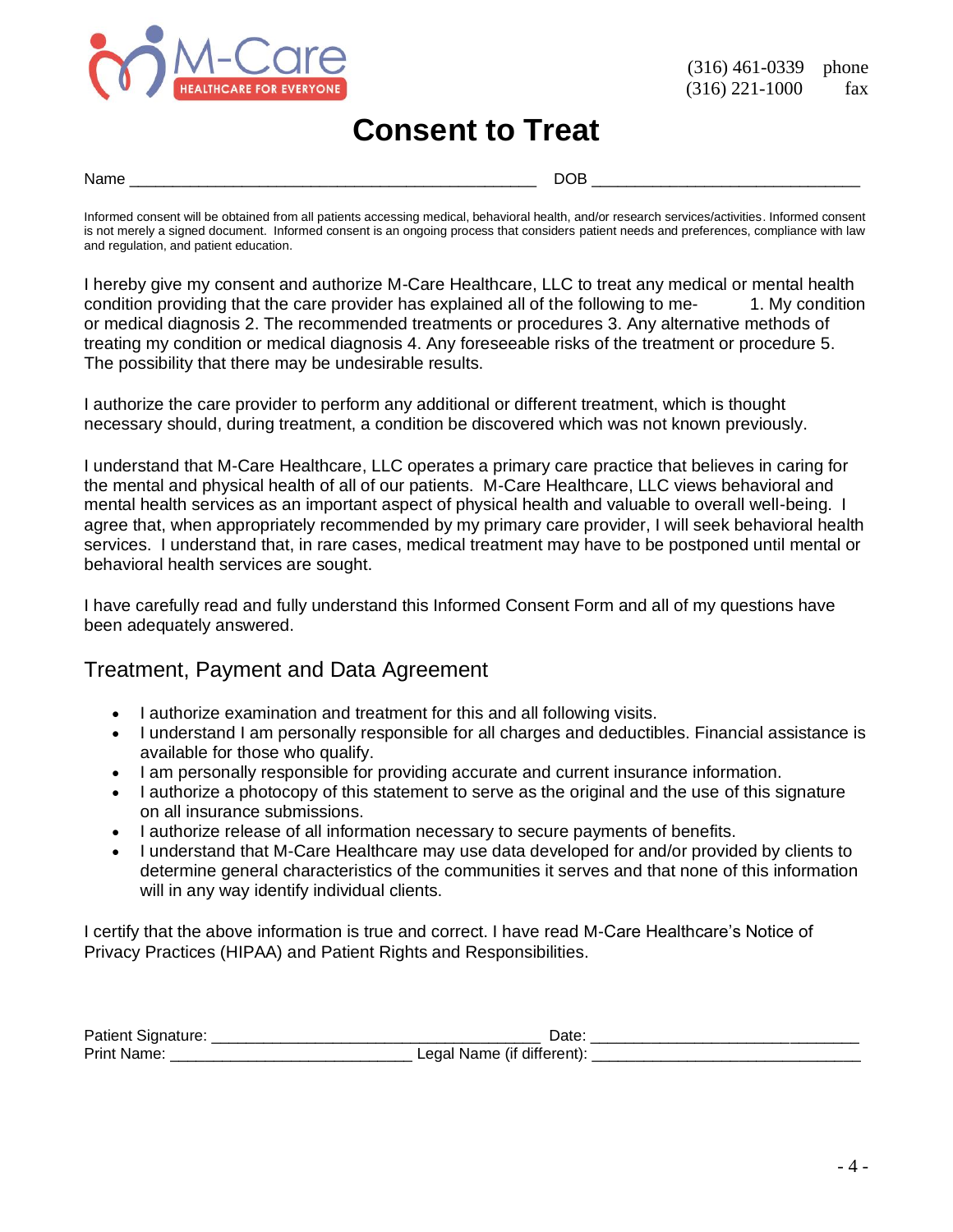

### **Privacy Notice**

Name \_\_\_\_\_\_\_\_\_\_\_\_\_\_\_\_\_\_\_\_\_\_\_\_\_\_\_\_\_\_\_\_\_\_\_\_\_\_\_\_\_\_\_\_\_\_\_ DOB \_\_\_\_\_\_\_\_\_\_\_\_\_\_\_\_\_\_\_\_\_\_\_\_\_\_\_\_\_\_\_

This notice describes how medical information about you may be used and disclosed and how you can get access to this information. Please review carefully.

Passage of the Health Information Portability and Accountability Act (HIPAA) privacy notice occurred to improve the efficiency and effectiveness of the health care system by standardizing the transmission of certain transactions and protecting the privacy and security of the patient's personal health information.

The Privacy Rule essentially controls the use and disclosure of protected health information (PHI). The Security Rule protects and safeguards confidentiality of medical information and information that could identify an individual.

M-Care Healthcare, LLC understands that your medical information is private and confidential. All providers and staff must adhere to these policies.

As required by law, the HIPAA privacy notice provides you with information about your rights and our legal duties and privacy practices with respect to the privacy of protected health information. You can request a written copy of our most current privacy notice.

If you have any questions or would like further information about this notice, please ask a member of M-Care Healthcare, LLC staff.

I, **I** and the same of the state of the state of the state of the state of the state of the state of the state of the state of the state of the state of the state of the state of the state of the state of the state of the Healthcare's privacy policies and patient bill of rights and have been offered a copy. I understand that I can request a copy of these documents at any time.

| <b>Patient Signature:</b> | ⊃ate <sup>.</sup>          |  |
|---------------------------|----------------------------|--|
| <b>Print Name:</b>        | Legal Name (if different). |  |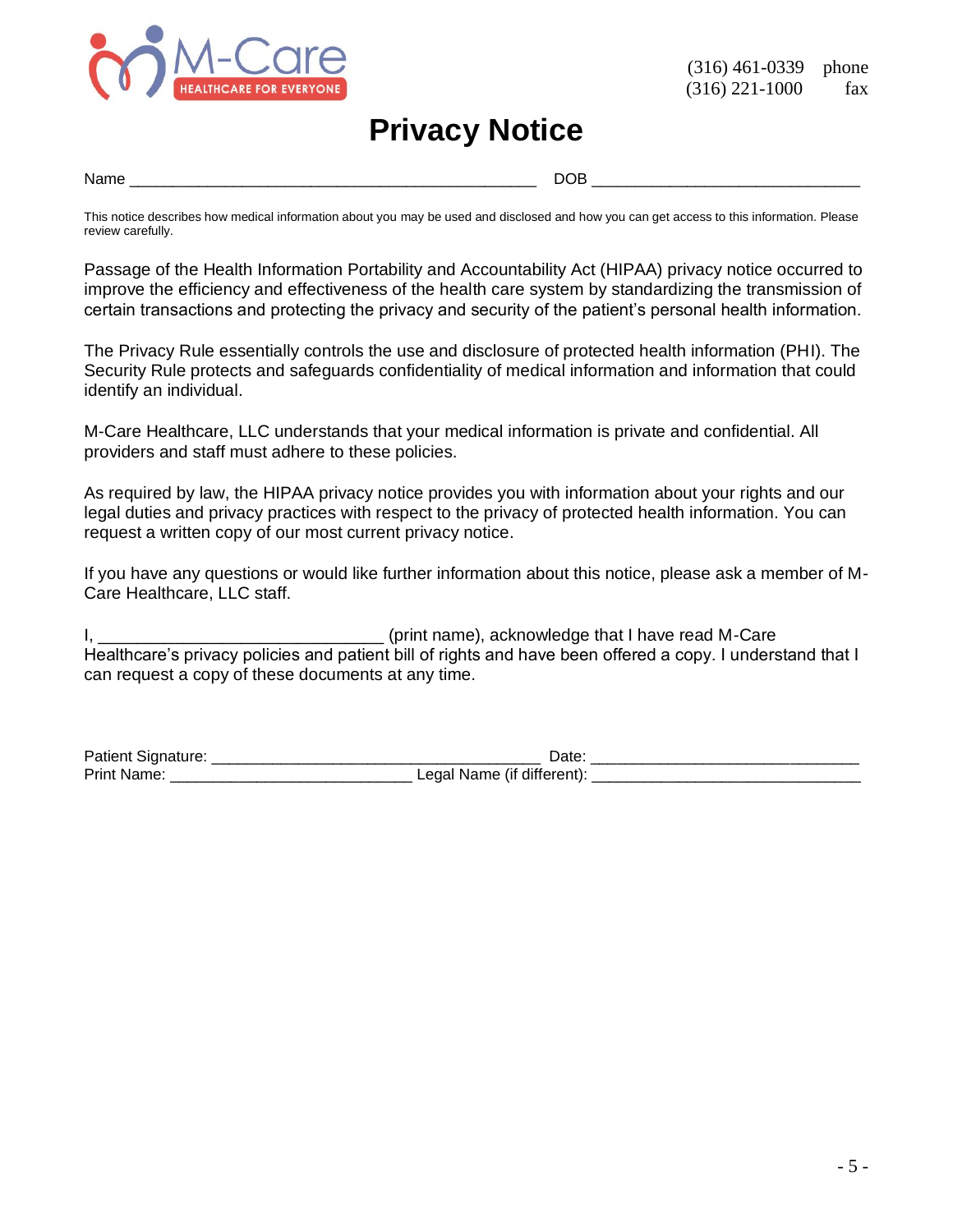

## **Release of Information**

| Name was a structured by the contract of the contract of the contract of the contract of the contract of the contract of the contract of the contract of the contract of the contract of the contract of the contract of the c                                                                                                                                                                                                                                                                                              |                                                                                                                                        |  |
|-----------------------------------------------------------------------------------------------------------------------------------------------------------------------------------------------------------------------------------------------------------------------------------------------------------------------------------------------------------------------------------------------------------------------------------------------------------------------------------------------------------------------------|----------------------------------------------------------------------------------------------------------------------------------------|--|
| Many of our patients allow family members such as their spouse, parents, or others to call and request medical or billing information. Under<br>the requirements of HIPAA, we are not allowed to give this information to anyone without the patient's consent. If you wish to have your<br>medical or billing information released to friends/family members, you must sign this form. Only individuals listed on this form will be<br>authorized to obtain/inquire about medical and billing information for the patient. |                                                                                                                                        |  |
| following individual(s):                                                                                                                                                                                                                                                                                                                                                                                                                                                                                                    | I authorize M-Care Healthcare, LLC to release and discuss my medical and/or billing information to the                                 |  |
|                                                                                                                                                                                                                                                                                                                                                                                                                                                                                                                             |                                                                                                                                        |  |
|                                                                                                                                                                                                                                                                                                                                                                                                                                                                                                                             |                                                                                                                                        |  |
|                                                                                                                                                                                                                                                                                                                                                                                                                                                                                                                             |                                                                                                                                        |  |
|                                                                                                                                                                                                                                                                                                                                                                                                                                                                                                                             | $-0r-$                                                                                                                                 |  |
| Care Healthcare to any individuals.                                                                                                                                                                                                                                                                                                                                                                                                                                                                                         | I do not authorize M-Care Healthcare, LLC to release medical information regarding my treatment at M-<br>_________(initial here)       |  |
| Additional Information:                                                                                                                                                                                                                                                                                                                                                                                                                                                                                                     |                                                                                                                                        |  |
| or copy the protected health information to be disclosed.                                                                                                                                                                                                                                                                                                                                                                                                                                                                   | I understand I have the right to revoke this authorization at any time and that I have the right to inspect<br>_________(initial here) |  |
| I understand that information disclosed to any above recipient is no longer protected by federal or state<br>law and may be subject to redisclosure by the above recipient.<br>(initial here)<br>$\frac{1}{1}$                                                                                                                                                                                                                                                                                                              |                                                                                                                                        |  |
| I have the right to revoke this consent in writing at any time.<br>_________(initial here)                                                                                                                                                                                                                                                                                                                                                                                                                                  |                                                                                                                                        |  |
|                                                                                                                                                                                                                                                                                                                                                                                                                                                                                                                             |                                                                                                                                        |  |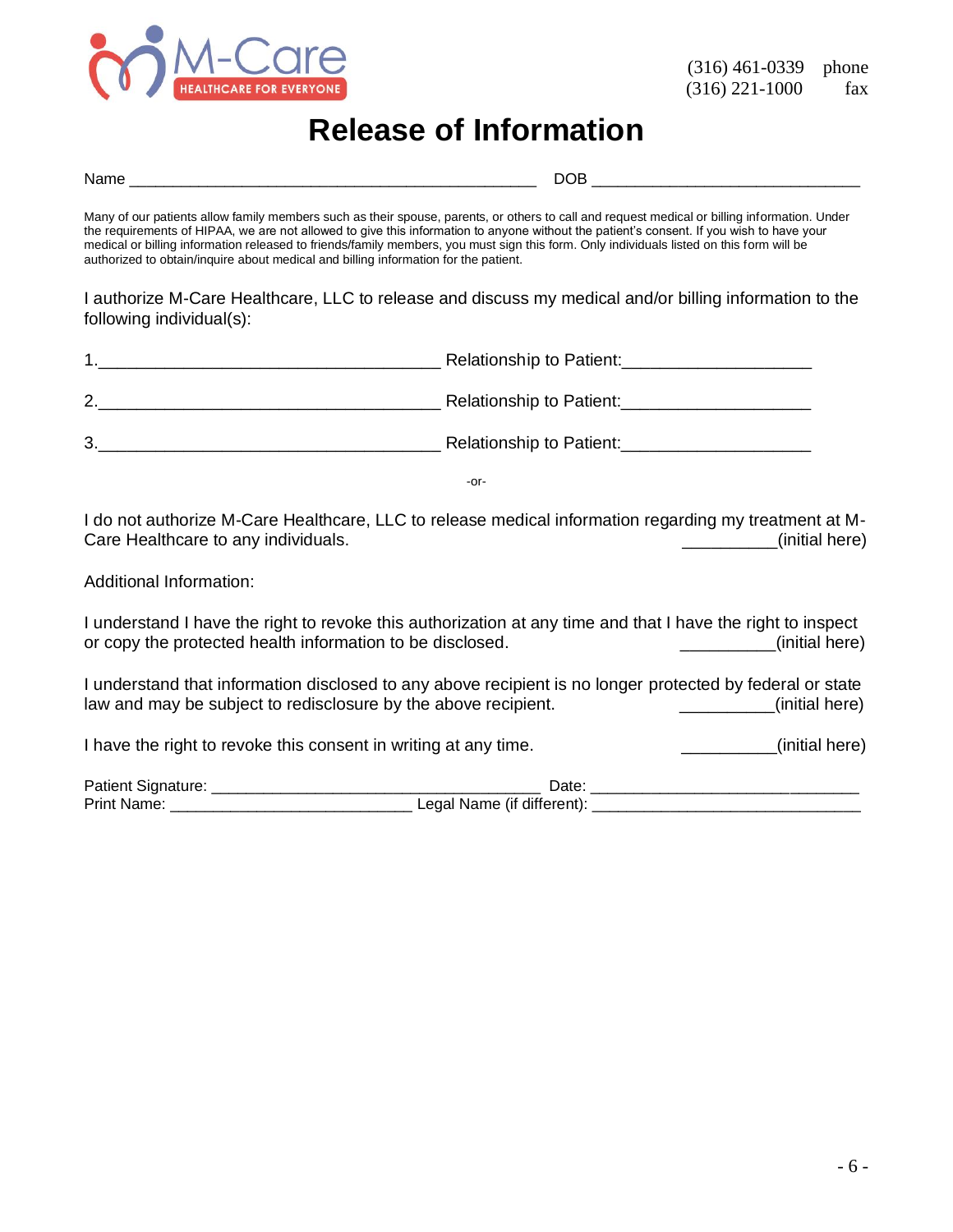

## **Records Release & Request**

| <b>REQUESTING RECORDS FROM:</b>                     |                                                                                                                |
|-----------------------------------------------------|----------------------------------------------------------------------------------------------------------------|
|                                                     |                                                                                                                |
|                                                     |                                                                                                                |
|                                                     |                                                                                                                |
| <b>Office Notes</b><br>Check all that apply: $\Box$ | <b>Example 1</b> Hospitalizations <b>CO</b> Lab Results                                                        |
| Vaccine History <b>Full Record</b>                  |                                                                                                                |
|                                                     | Reason for requesting records: Continuation of Care Cother Counter Content Content Point Reason for requesting |
|                                                     |                                                                                                                |
| MAIL OR FAX RECORDS TO:                             |                                                                                                                |
| M-Care Healthcare, LLC                              |                                                                                                                |
| 941 W. 27 <sup>th</sup> St. S.                      |                                                                                                                |
| Wichita, Kansas 67217                               |                                                                                                                |
| Phone: (316) 461-0339 Fax: (316) 221-1000           |                                                                                                                |

I authorize the release of the above requested records, including those, which may contain confidential HIV/AIDS related information, confidential communicable disease related information, confidential information related to mental health, drug and/or alcohol use, or sexual history, and that the records be forwarded to the above name and address. I further authorize that these medical records may be faxed if necessary. I understand that I may revoke this authorization at any time, except to the extent that action based upon this authorization has already been taken. I have given my consent freely, voluntarily, and without coercion.

| Patient Signature: | Date                                   |  |
|--------------------|----------------------------------------|--|
| <b>Print Name</b>  | ∟egal Name (if different) <sup>.</sup> |  |